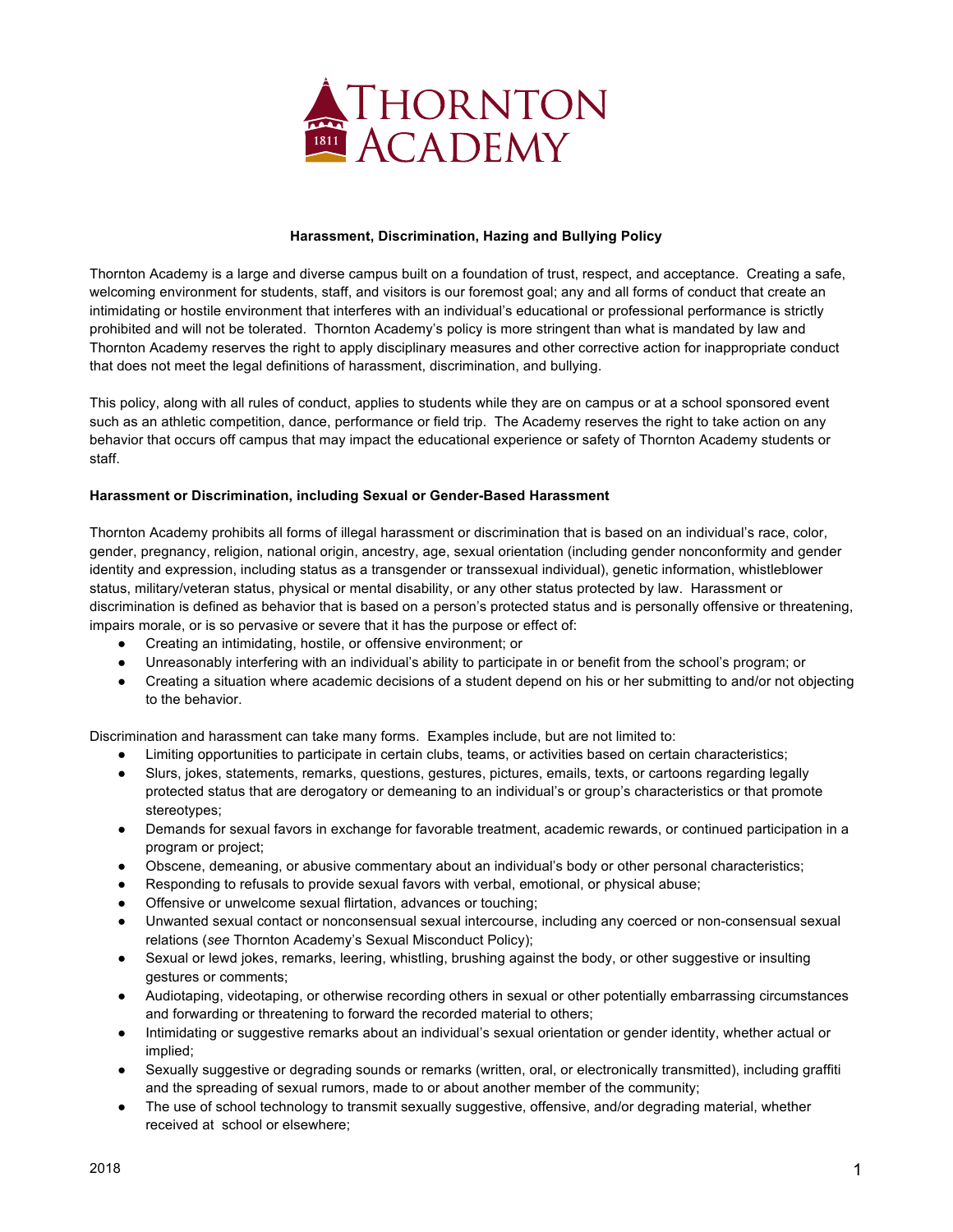● The open display of sexually offensive objects, pictures, and messages.

Sometimes harassing behavior results from ignorance or insensitivity to the feelings of others. Being mindful of how one's behavior is affecting others and communicating the effect of the behavior of others are good ways to minimize harassment. Some forms of sexual harassment may fall under the Academy's Sexual Misconduct Policy, in which case that policy will be the applicable one.

## **Hostile Environment**

A hostile environment is one in which discrimination, harassment, or bullying causes the School environment to be permeated with intimidation, ridicule, or insult that is sufficiently severe or pervasive to alter the conditions of a student's education.

## **Bullying**

Bullying is characterized by a power differential and involves aggressive behavior that is either a single significant incident or a pattern of repeated incidents that are intended to cause harm. Bullying is defined as the use by one or more students of a written, verbal, or electronic expression or a physical act or gesture or any combination thereof, directed at a target that:

- Causes physical or emotional harm to the targeting student or damage to the targeted student's property;
- Places the targeted student in reasonable fear of harm to himself or herself or of damage to his or her property;
- Creates a hostile environment at school for the targeted student:
- Infringes on the rights of the targeted student at school; or
- Materially and substantially disrupts the educational process or the orderly operation of the school.

Bullying can include, but is not limited to:

- Hitting, slapping, pushing, and other physical conduct that causes bodily harm;
- Threatening in a manner that puts someone down or is cruel:
- Deliberately excluding someone as a way to humiliate or demean them;
- Sexually harassing conduct;
- Hazing activities.

# **Cyber-Bullying**

Cyber-bullying is bullying through the use of technology or electronic devices such as telephones, cell phones, computers, fax machines, and the Internet. It includes, but is not limited to, email, instant messages, text messages, and Internet postings, whether on a web page, in a blog, any form of social media, or otherwise.

Cyber-bullying may include, but is not limited to:

- Taking a private email, instant message, or text message and forwarding it, or threatening to forward it to others or posting it where others can see it to embarrass or intimidate a person;
- Spreading hurtful rumors online about another person;
- Threatening or insulting through aggressive emails, instant messages, or text messages;
- Posting or threatening to post embarrassing pictures of someone online without his or her permission; and
- Creating a web page or blog in which the creator assumes the identity of another person or the knowing impersonation of another person as the author of posted content or messages, if the creation or impersonation causes any of the conditions listed in the definition of bullying listed above.

#### **Hazing**

Hazing is defined as conduct or a method of initiation into any student organization which willfully or recklessly endangers the physical or mental health of any student or other person, regardless of the consent of the individuals involved. Examples of hazing include, but are not limited to: whipping, beating, branding, forced calisthenics, exposure to the weather, forced consumption of any food, beverage, drug, or other substance, or any other brutal treatment or forced physical activity which is likely to adversely affect the physical health or safety of a student or other person, or which subjects a student or other person to extreme mental stress, including extended deprivation of sleep or rest or extended isolation.

While harassment, discrimination, bullying and hazing all fall within a spectrum of interpersonal aggression and sometimes violence, they are not synonymous. Hazing is predicated on inclusion and can sometimes be overlooked because it can appear as neither particularly aggressive, nor as intended to harm. In addition, hazing can sometimes be confusing for students to understand because they might consent to the behavior. It is important to note that because hazing involves a group context and the power differential of current members and those seeking membership or acceptance by the group,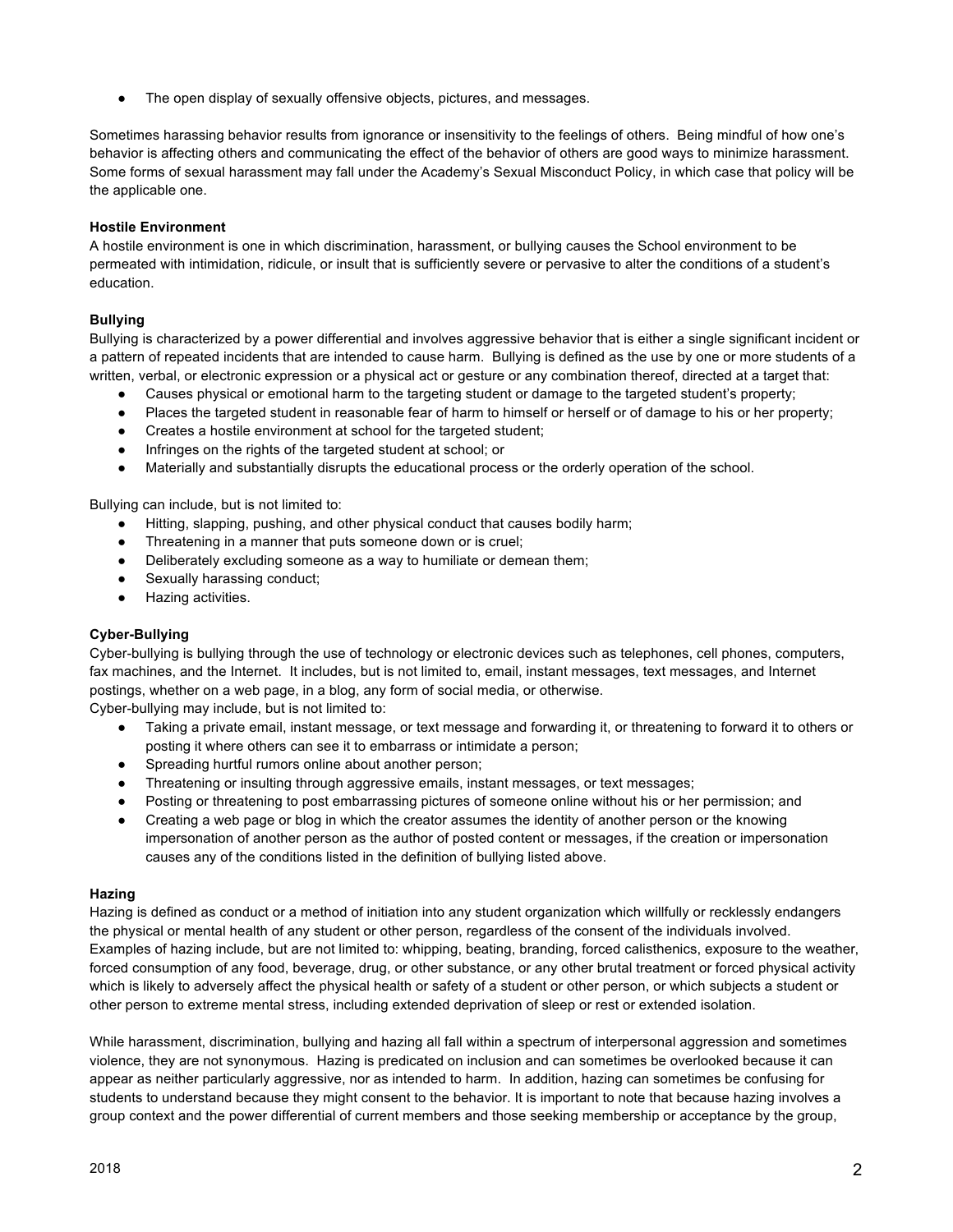peer pressure and coercive environment can exist and interfere with consent. Therefore, conduct can be deemed to be hazing regardless of a person's willingness to participate.

## **Reporting Process**

Thornton Academy seeks to achieve, through education, communication and mediation, a welcoming and respectful work and school environment free of hostility, intimidation, harassment, sexual harassment and discrimination. A student, employee, parent or other individual who has concerns should follow the guidelines described below.

**Anyone who believes that this policy has been violated should report to a dean, school counselor, school resource officer, or administrator.**If you believe that the person's behavior may violate the law, you may report the matter directly to the police. Please be aware that Thornton Academy is required to report certain misconduct that comes to its attention to parents, Maine Department of Health and Human Services ("DHHS") and/ or the District Attorney's Office, and/or the police.

No one will be reprimanded or punished in any way for initiating an inquiry or report in good faith.

## **Requests for Confidentiality**

Thornton Academy cannot honor requests for complete confidentiality because information must be shared in order to conduct an effective investigation and/or to comply with mandatory reporting laws. However, Thornton Academy will treat information it receives with sensitivity and will only disclose such information on a need-to-know basis. If a reporting party requests confidentiality and/or that Thornton Academy not investigate, Thornton Academy may still need to investigate the allegations in order to ensure the safety of the entire campus community.

## **Thornton Academy's Response to Report of Discrimination, Harassment, Bullying, Hazing**

Once Thornton Academy learns of a potential violation of this policy, Thornton Academy may pursue an informal or formal process depending on the nature of the allegations. A dean, associate head, principal, assistant principal, school counselor, social worker,or administrator may serve as an intermediary to moderate a conversation (either in person or writing) between the parties to resolve the situation. Further, Thornton Academy may put measures in place to separate the parties (i.e. mutual no-contact order) and/or stop the inappropriate conduct (i.e. a cease and desist). In addition to the above options, a dean, associate head, principal or other administrator may conduct an informal investigation to gather facts and make a determination about the appropriate course of action and/or disciplinary response.

In the event that an informal process is unsuccessful or inappropriate, Thornton Academy will conduct an investigation in order to determine whether it is more likely than not that the reported conduct occurred, based upon a preponderance of the evidence, and whether disciplinary action is warranted. Such investigation may be conducted by a senior administrator, dean, associate head, principal, or external investigator depending on the nature of the report. The investigation may include, but is not limited to, interviews of those individuals directly involved in the incident and relevant witnesses, and collecting documents and any other evidence bearing on the incident. More than one interview of student parties and witnesses may be necessary in order to conduct a thorough investigation.

Thornton Academy may put interim measures in place for the safety of the reporting party and/or the school community, including a mutual no-contact order. Interim measures may include academic accommodations such as a change to class schedule, residential accommodations, such as a change in housing, and changes to meal time, sports or activities. Interim measures may also include medical or counseling services, a mutual non-contact directive, and/or a voluntary or mandatory leave from school for a period of time.

Upon completion of the investigation in the formal process, the investigator will analyze all the evidence and determine whether this policy was violated. The investigator will report the findings, rationale, and conclusions to the Associate Head of School and/or Principal, who will make the final determination as to what, if any, remedial action or disciplinary measures should be taken.

Following the formal investigation, Thornton Academy shall inform the student parties and parents of the decision as soon as possible and explain to the student parties the reasons for the decision.